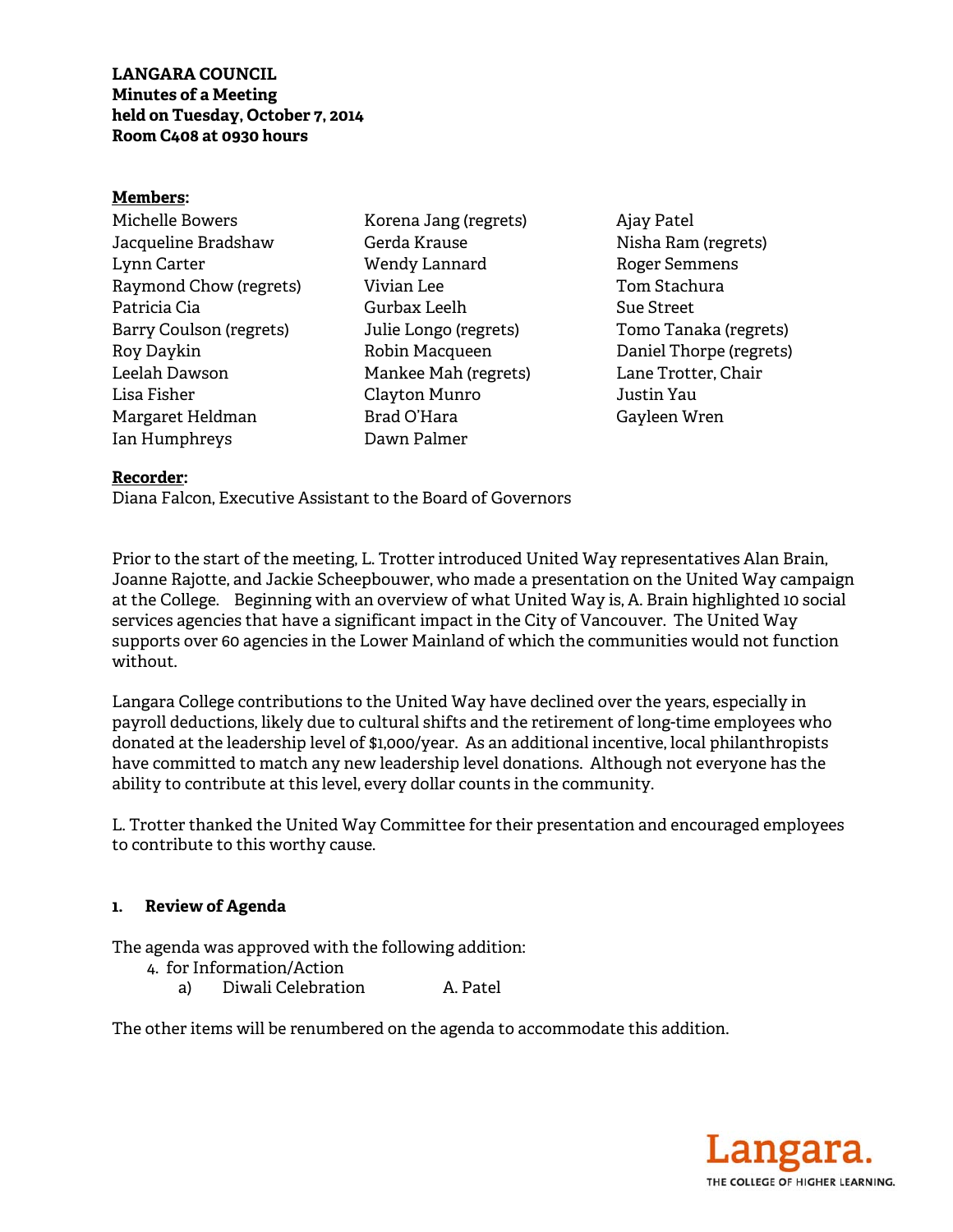### **2. Review of Minutes and Business Arising**

## **a) Draft Minutes of the Meeting held on September 9, 2014**

The minutes of the meeting held on September 9, 2014 were accepted.

In response to a question regarding the lockdown drill that occurred in August, W. Lannard advised that training has started with the Emergency Operations Centre which focused on an active assailant exercise. The Langara Employee Development Centre (LEDC) will provide workshops later in the fall, focused on the lock down procedures. These workshops will provide information on what to do in case of a threat on campus. Employees were also encouraged to familiarize themselves with the Emergency Procedures Quick Guide which provides detailed information on how to respond to various kinds of incidents that could potentially occur on campus. The Quick Guide can be found in every classroom, as well as online on Langara's Safety & Security web page.

# **3. STANDING ITEMS**

### **a) Building Update**

W. Lannard advised that there is nothing new to report. The main slab is poured and the steel is beginning to go up. The building is still on schedule and on budget.

# **4. FOR INFORMATION/ACTION**

### **a) Diwali Celebration**

A. Patel advised that a Diwali Celebration will be held in the main foyer of Building A on Wednesday, October 15<sup>th</sup> from 11:00 am – 2:00 pm. There will be dancers, information booths, and student artwork will be displayed.

# **b) Academic Plan Update**

B. O'Hara highlighted the steps that have been taken to raise awareness of the Academic Plan through discussions by the Academic Deans and distribution of the new Academic Plan booklet. Moveable display pieces have been created and displayed in the employee lounge, main foyer, and are currently located in the library. As a result of the various conversations, approximately 60 volunteers have volunteered for the Academic Priority Action Groups. Chairs have been identified as follows:

- Sarah Bowers, Chair, Learning and Teaching
- Gayleen Wren, Chair, Student Support
- Justin Wilson, Chair, Aboriginal Initiatives
- Leelah Dawson, Chair, International Initiatives
- Gerda Krause, Chair, Environmental, Financial and Social Sustainability

The composition of each committee will be announced in future. The Academic Planning Committee has developed an Academic Tool Kit which will be distributed through the Academic Deans. The next step is to begin operation of the Action Groups.

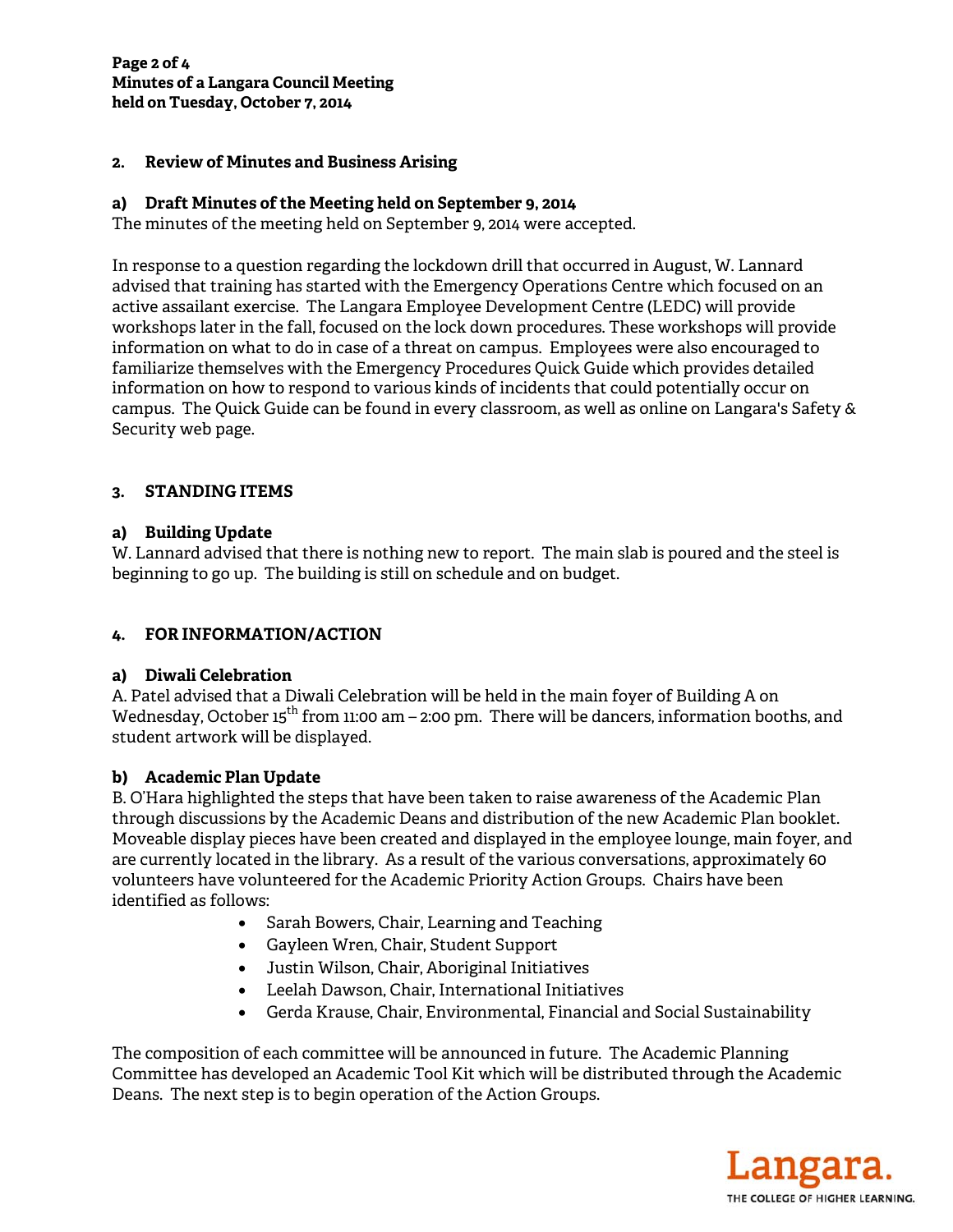## **c) Student Fees Review**

The proposal presented in June to increase student fees was outlined in the memo attached to the agenda and recommended changes were highlighted. The initial recommendations were tabled pending consultation with the Langara Students' Union (LSU). B. O'Hara and C. Munro made a presentation to the LSU on the recommended fee increases and the reasons for them. The LSU discussed the recommended fee increases and provided a written response identifying that although the LSU acknowledge the reasons behind the fee changes and are open to future formative discussions relative to financial challenges and fee structures, at this time the LSU does not agree with the fee increases on penalties.

A Standing Committee is to be established to consult with the Langara Students' Union to regulate these types of items.

It was moved by B. O'Hara, seconded by C. Munro

 **THAT, Langara Council approve the recommended changes to student fees as outlined in the memo attached to the agenda.** 

> **Carried. Opposed (1)**

### **d) President's Report**

L. Trotter provided the following report:

### **External System Work**

- As of September 8, 2014, he is the Vice Chair of Council of Presidents of BC Colleges which provides an opportunity for greater involvement with policy makers in Victoria. As Vice Chair, he is a member of the "Think Tank" group which is a joint committee with BC Colleges and the Ministry of Advanced Education that reviews issues to improve communication between government and colleges.
- He has also agreed to sit on the Strategic Planning Committee of BCCampus.

### **Advocacy with the Community**

• Langara continues to build its profile with the indo-Canadian community by attending the C-IBC and TiE Vancouver 2nd Annual Grand Diwali Gala on October 3, 2014. This will help increase the amount of trade and provide other partnerships and educational collaborations with India.

### **International Education**

• He and B. O'Hara will attend the Premier's Trade Mission to India from October 8-19, to represent Langara College. This provides an opportunity to showcase Langara, look for new opportunities and partnerships, and continue to build recruitment activities.

### **External Enviroment**

• The President reviewed four external, macro-environmental influences that reflect the social, technological, economic, and political (STEP) forces that frame the environment surrounding the college. These need to be considered in the development of effective strategic priorities and the future direction of College operations.